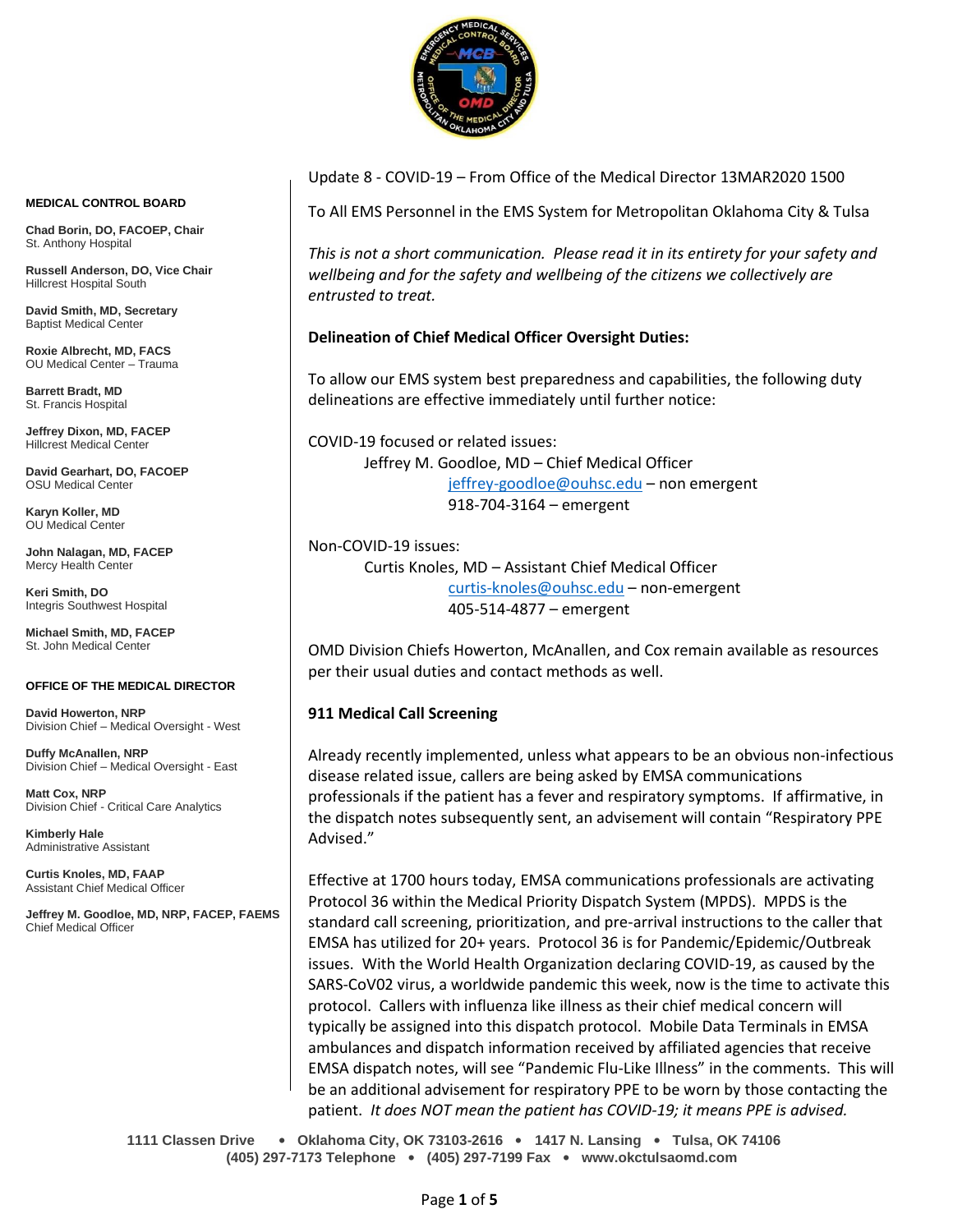It is vital for responding EMS professionals to remember that our Emergency Medical Dispatchers (EMDs) are equally committed to the safety and wellbeing of everyone in our community and in our EMS system. The best EMD in any EMS system is still at the limitation of what the caller can provide in response to validated question sequencing specified by MPDS.

## **Response Configurations**

What does the term "response configuration" mean? It means who/what apparatus is sent on a 911 medical call. Also, effective today at 1700 hours, EMSA communications professionals, at my specifications, are using selective activation of fire departments in the following summarized options contained within MPDS Protocol 36:

# **Alpha Level Calls: NO FIRE DEPARTMENT RESPONSE INDICATED**

Chest pain/discomfort, less than 35 years of age, single OR multiple flu symptoms Flu symptoms only (cough, fever, chills, sore throat, vomiting/diarrhea, muscle aches, etc)

Of note, Fire Departments that have traditionally followed MCB/OMD recommended responses are already NOT responding on MPDS Protocol 26 Alpha 04 "Sick Person – Fever/Chills" calls.

# **Charlie Level Calls: NO FIRE DEPARTMENT RESPONSE INDICATED**

Abnormal breathing with single OR multiple flu symptoms Chest pain/discomfort, at or greater than 35 years of age, single OR multiple flu symptoms

# **Delta Level Calls: NO FIRE DEPARTMENT RESPONSE INDICATED**

Ineffective breathing with flu symptoms

## **Delta Level Calls: FIRE DEPARTMENT RESPONSE WILL BE ACTIVATED**

Difficulty speaking between breaths with flu symptoms Not alert with flu symptoms Changing color with flu symptoms

The careful and deliberate considerations, unanimous among the OMD team, strives to preserve ongoing availability of Fire Department EMTs and Paramedics for the most serious of medical conditions AND reduce clinically unnecessary patient contacts (potential exposures to COVID-19) to EMS personnel truly essential for the patient encounter at hand. The Delta level call described as "ineffective breathing" by MPDS is so vague as to what is meant by "ineffective" we are categorizing in as above for now. We will monitor all these MPDS-linked decisions and correlate with patient conditions, revising if indicating. We currently do the same in an ongoing manner for the over 1200+ MPDS call classifications. These new Protocol 36 determinants will simply join that process.

There will be instances when EMSA personnel arrive and due to either clinical assessment findings and/or logistical issues, Fire Department personnel will be requested. We're all in this together. The collective effort of helping one another and simultaneously protecting one another continues to apply in this new era of COVID-19.

## **Overall use of 911 for Medical Care**

We are following available data from other systems, notably Seattle, to gauge what overall call volumes for our EMS system could become. It is too early to predict with accuracy. In the short term, Seattle Fire Department has NOT experienced a notable increase in calls for medical issues. I truly appreciate our colleagues at Oklahoma State

**1111 Classen Drive** • **Oklahoma City, OK 73103-2616** • **1417 N. Lansing** • **Tulsa, OK 74106 (405) 297-7173 Telephone** • **(405) 297-7199 Fax** • **www.okctulsaomd.com**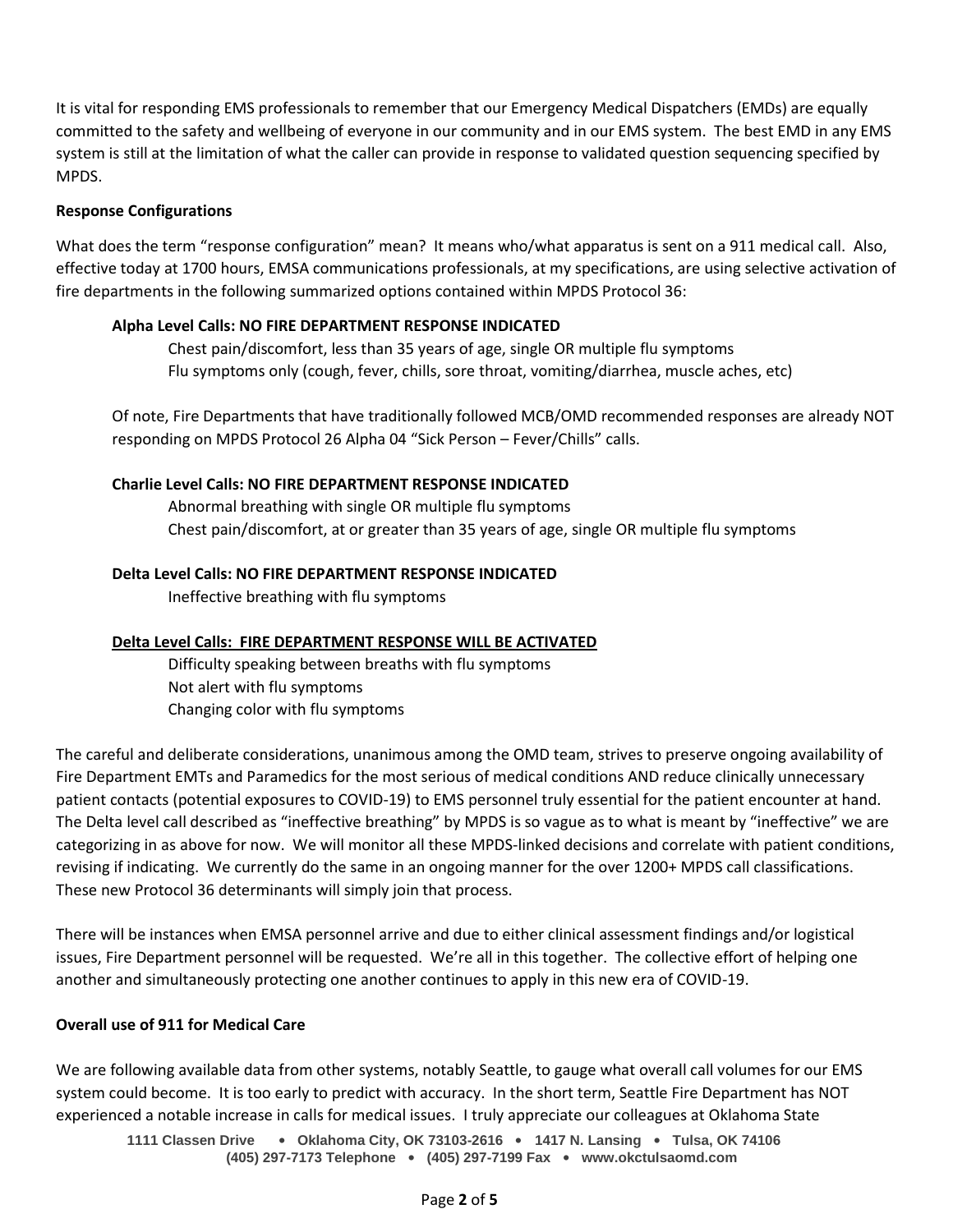Department of Health, Oklahoma City County Health Department, and Tulsa Health Department for widely sharing a message of not going to the Emergency Department for mild illness suspected due to COVID-19 and instead contacting primary care providers and/or medical advice helplines. Our message will continue to be, save ambulances for serious emergencies.

This certainly does NOT mean we do not care about the health of persons in our communities. As we discussed in Update 6, "our EMS system is a vital part of keeping our communities safe and well, in time of illness and injury. COVID-19 is understandably an increasing focus for people. We still have individuals with myocardial infarctions, strokes, sepsis, serious trauma from motor vehicle collisions, gunshot wounds, and fractures from falls amidst the myriad of emergencies we respond to, stabilize, and transport to hospitals every day. We must protect our system's ability to meet those needs and absorb the additional demand for service that will accompany the *serious* cases of COVID-19."

# **Personal Protective Equipment**

I am greatly encouraged and proud of how serious and professional the approach to PPE review and training is occurring throughout our EMS system. Continue those actions and seek answers to questions you have through your chain of command. We are committed, to the limits of PPE physically available in the weeks ahead, to using the best practices to keep you safe. I have directed OMD and EMSA/AMR leaders to "walk the process" from 911 dispatch through delivery of a patient at hospital and decontaminating an ambulance, preparing it for safe duty for the next patient with goals of finding and fixing any steps that would pose inadvertent risk to you AND finding ways to minimize how much PPE is consumed in that process so that we have PPE available in future calls, too. The goals are not mutually exclusive, they are complimentary.

Refer to Update 6 if needed for the information on links to the CDC and Seattle Fire Department resources on PPE education. EMSA/AMR has prepared a training video for our system's use and I will be asking that it be widely shared with all personnel.

PPE is important. In a briefing this week, Dr. Michael Sayre, Medical Director for Seattle Medic One (the Seattle Fire Department's ambulance program) correctly stated that if you are using the CDC-specified PPE, with correct donning and doffing, in caring for a COVID-19 patient, that does not constitute an exposure. An exposure would be treating a COVID-19 patient without this PPE. An analogy can be made to starting IVs as we do throughout every 24-hour period. Wearing gloves and handling the needle/sharps carefully avoids us having a bloodborne illness exposure.

## **Personnel Temperature and Symptoms Monitoring**

Your direct employer has final authority on assessments you may be instructed to perform at start of shift, during shift, and end of shift. I believe it is best practice to measure your temperature (fever is defined as a temperature at or exceeding 100.4F orally) and assess if you have any prominent flu-like symptoms at both start and end of shift and to be cognizant if you develop any fever or symptoms during your shift. If fever is present, or prominent flu symptoms are present, immediately notify your supervisor/chain of command per agency-specific instructions. Start of shift assessment conveys to the public we are taking their safety seriously as well and are responsible to avoid placing sick EMS professionals caring for them. End of shift assessment conveys to you and your families we are responsible to avoid sending you home sick without resources and/or further assessment. We want your families to be as safe as possible during these times as well. As I've always said, I will not ask of you what I am unwilling to do myself. I am performing the same self-assessment as described before and after any shifts I work in the Emergency Department.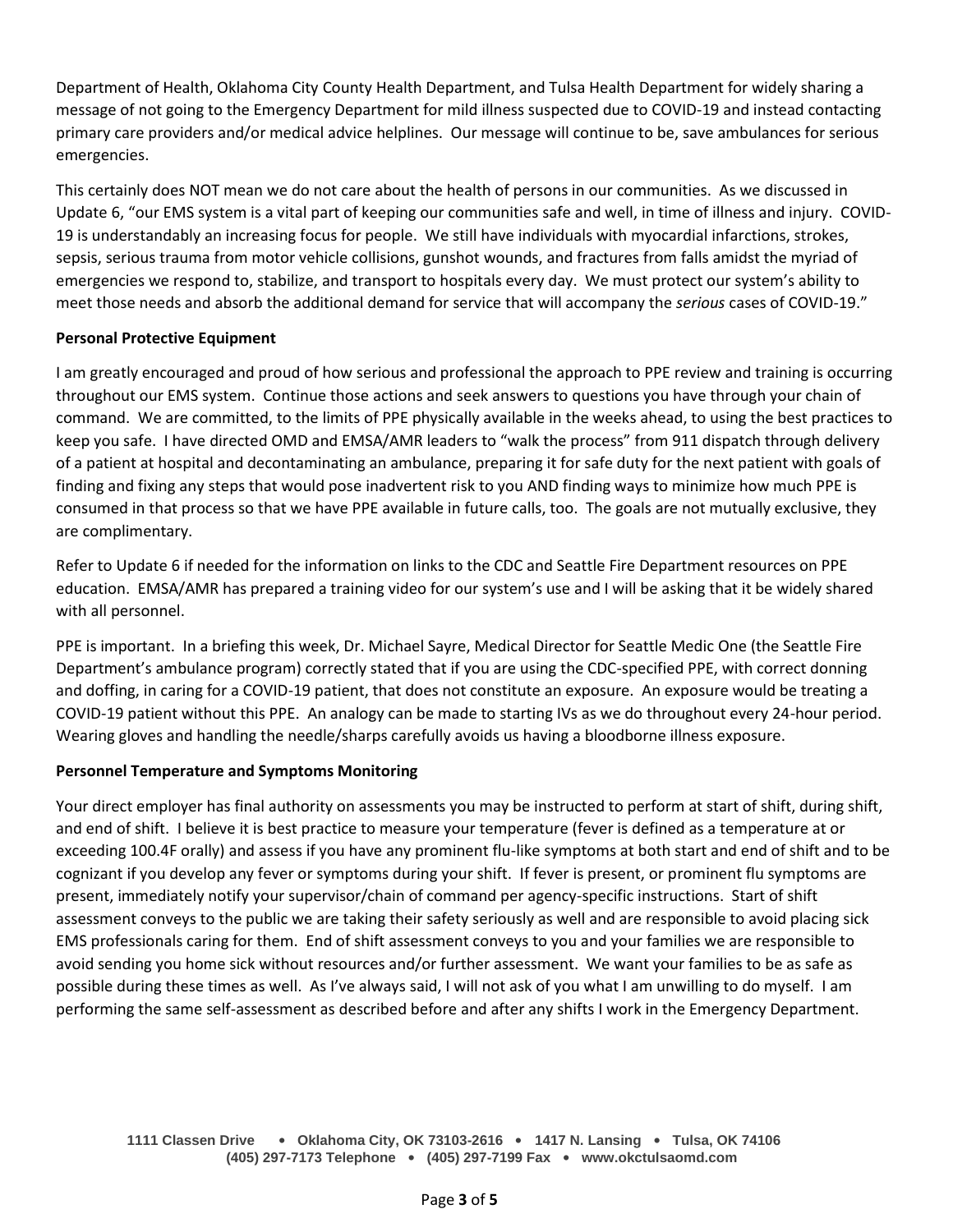## **Clinical Care Alterations:**

As of today (Friday, 13 MARCH 2020, 1700 hours Central Time), I am directing the following specific precautions to be applied once it is known the patient has a febrile respiratory illness. **For emphasis these directives are meant to only apply to patients with febrile respiratory illness:**

**HEPA filters are in the process of being ordered for placement in mechanical ventilator circuits to reduce potential for COVID-19 intake into the mechanical ventilators. Those are to be applied as soon as physically available in our EMS system and as educated at that time.**

**Avoid use of non-invasive positive pressure ventilation (NIPPV = CPAP or Bi-Level PAP) unless absolutely clinically necessary for that patient's needs. This therapy greatly increases ambient droplets and airborne particles from the patient. If NIPPV is required, position yourself away from the exhalation stream of the patient. During transport, sit behind the patient, not to the patient's side unless ongoing clinical care needs demand being beside the patient.**

*Again, these measures, like those announced in Update 6, will be for a presently unknown interim duration and will apply to patients with febrile respiratory illness. Cardiac-suspected cardiac arrest patients, non-febrile respiratory distress patients, traumatic injury patients, and all others should continue to receive our usual and customary treatment protocol-specified care.*

# **Future Measures:**

I am actively working with key stakeholders to minimize your risks at community housing and nursing home facilities. We are factoring the risks/benefits of asking our facility partners to bring patients whenever physically possible to or even outside entry/exit points of the facilities. Please understand this is NOT operational today and we are moving as quickly as we can in this matter, given the multitude of such facilities in our metropolitan areas.

I am also working to design a decision-making process whereby we can utilize clinically reasonable decisions to avoid transports to hospital. As with the immediately above measure, this is NOT operational today and we are moving as quickly as we can, working closely with other EMS systems looking to incorporate the same, always with patient safety at the forefront.

# **Today's perspective from the Chief Medical Officer:**

I've shared this recently, but I want to say this again so you will understand the impacts ahead: Despite all of the above measures, I predict some of us, me included as I'm actively seeing patients in the Emergency Department setting too, will acquire COVID-19. Yes, we can REDUCE our risk by thinking and acting smartly, using good PPE, and doing frequent, thorough hand washing. Avoid touching your nose and mouth at work as much as humanly possible. I believe we all will be involved in a significant number of patient encounters with COVID-19 concerns in the weeks and months ahead.

Testing quantities are presently inadequate by any measure. This is not the fault of Oklahoma healthcare leadership. We are all wishing we had much, much greater availability of timely testing for COVID-19. Do not be lulled into thinking this is not a serious challenge for metropolitan Oklahoma City and Tulsa. As has been said, "absence of evidence is not evidence of absence."

We are headed into challenges that we frankly have not personally experienced in our local EMS system. The closest comparative I can make today is to the 1918 influenza pandemic and the oldest, wisest member of our EMS system (whomever that is in your opinion) wasn't on duty then. We will find answers and we will find them working together. You have my commitment to not rest long or well until we succeed in seeing COVID-19 fade from our primary concern.